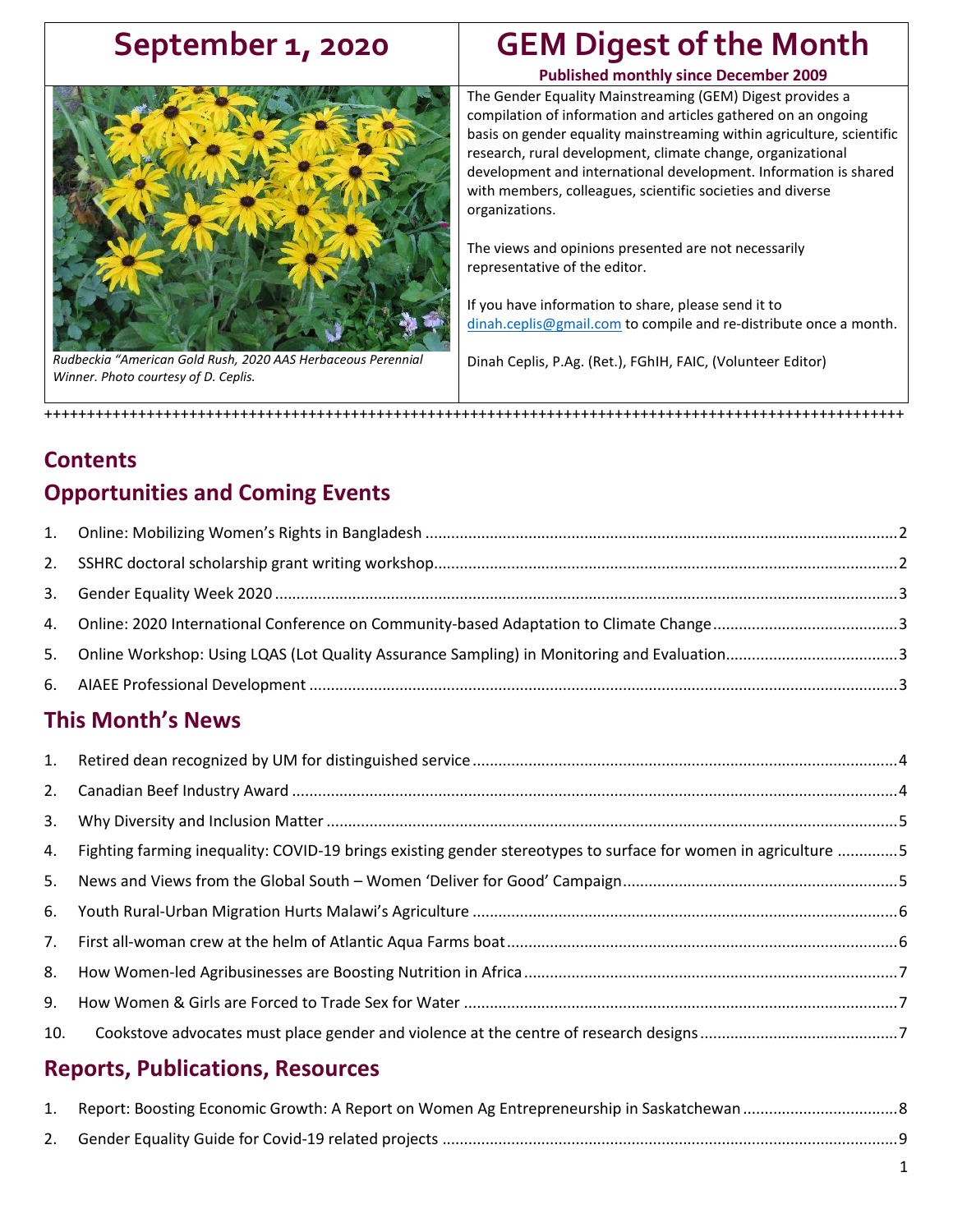| 3.  |                                                                                                              |  |
|-----|--------------------------------------------------------------------------------------------------------------|--|
| 4.  |                                                                                                              |  |
| 5.  | Guide: Step-by-step process to mainstream gender in climate-smart agricultural initiatives in Guatemala      |  |
| 6.  |                                                                                                              |  |
| 7.  | Forestland management and empowerment: A phenomenological inquiry into the experiences of women forestland   |  |
| 8.  |                                                                                                              |  |
| 9.  |                                                                                                              |  |
| 10. |                                                                                                              |  |
| 11. |                                                                                                              |  |
| 12. |                                                                                                              |  |
| 13. |                                                                                                              |  |
| 14. |                                                                                                              |  |
| 15. |                                                                                                              |  |
| 16. |                                                                                                              |  |
| 17. | Webinar Report: Fostering Sustainable Livelihoods for Adolescent Girls and Young Women: Emerging Models from |  |
| 18. |                                                                                                              |  |
| 19. |                                                                                                              |  |

[Go to Top.](#page-0-0) +++++++++++++++++++++++++++++++++++++++++++++++++++++++++++++++++++++++++++++++++++++++++++

### **Opportunities and Coming Events**

### <span id="page-1-0"></span>**1. Online: Mobilizing Women's Rights in Bangladesh**

<https://www.eventbrite.ca/e/mobilizing-womens-rights-in-bangladesh-lunch-learn-tickets-109166335448>

Join MCIC and special guest David Bruer of Inter Pares, for an online discussion about rights-based work in Bangladesh. David will share how Inter Pares is working with local partner Nijera Kori to bring together landless women and men to learn about and demand their rights.

#### **Wed, September 2, 2020, 12:00 PM – 1:00 PM CDT**

[Go to Top.](#page-0-0) +++++++++++++++++++++++++++++++++++++++++++++++++++++++++++++++++++++++++++++++++++++++++++

# <span id="page-1-1"></span>**2. SSHRC doctoral scholarship grant writing workshop**

### <https://www.eventbrite.ca/e/grant-writing-workshop-sshrc-doctoral-scholarship-applications-tickets-114209993164>

Are you a Canadian or Permanent Resident seeking funding for your graduate degree? Society For Canadian Women In Science And Technology (SCWIST) has organized a Social Sciences and Humanities Research Council of Canada (SSHRC) doctoral scholarship grant writing workshop to help you get started on your application! Whether you're a current doctoral student, finishing your masters, or have been out of school for a while but are interested in returning, if you're interested in applying for this upcoming funding cycle, we invite you to join us for an afternoon to go over some writing tips and storytelling strategies from a past SSHRC Canada Graduate Scholarships – Doctoral (CGS D) recipient. Free for SCWIST members. \$5\* for non-members.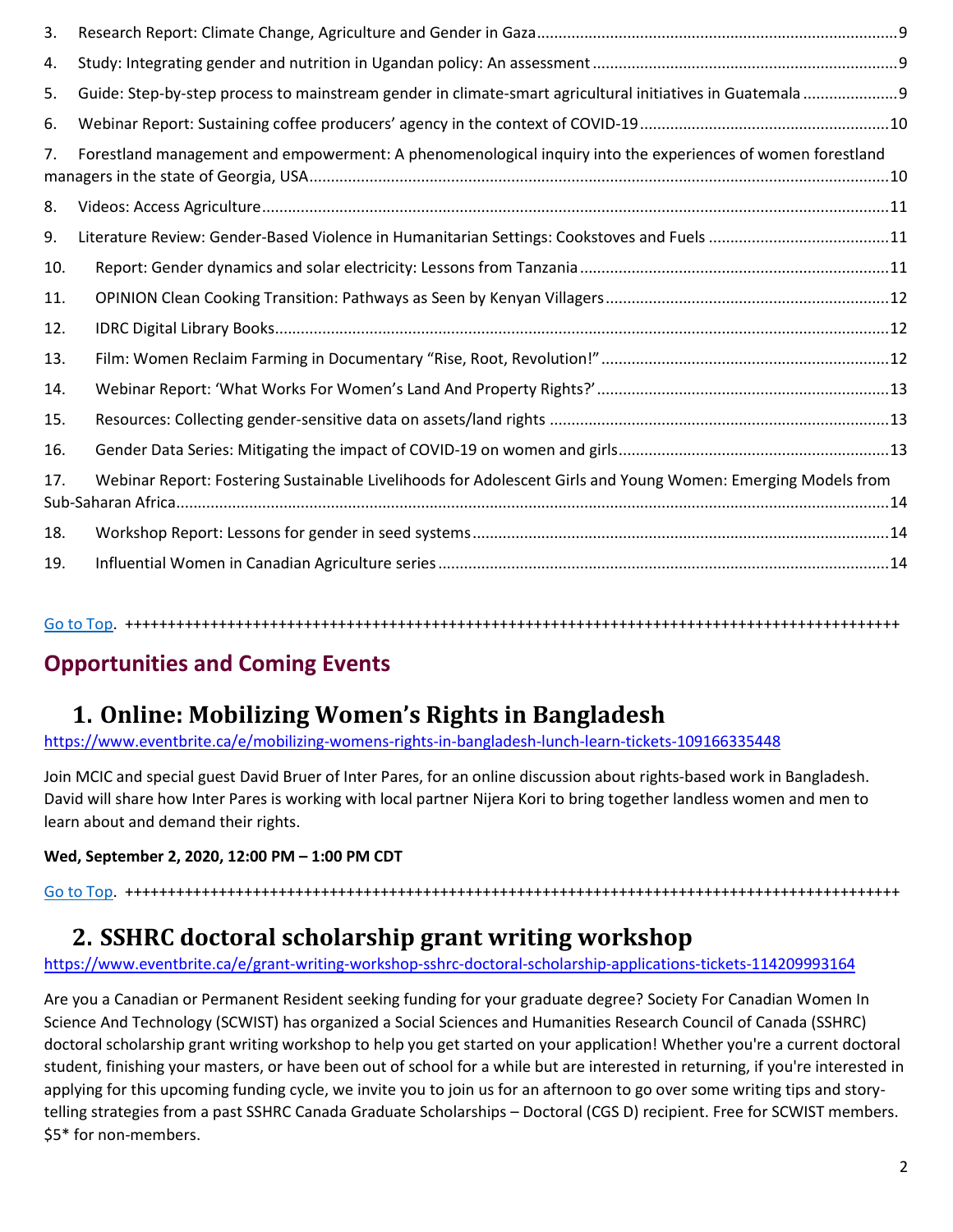[Go to Top.](#page-0-0) +++++++++++++++++++++++++++++++++++++++++++++++++++++++++++++++++++++++++++++++++++++++++++

# <span id="page-2-0"></span>**3. Gender Equality Week 2020**

<https://laws-lois.justice.gc.ca/eng/acts/G-2.3/page-1.html>

Now in its third year, Canada's Gender Equality Week highlights and brings awareness to the inequalities experienced by women, men and people of all gender identities. It also celebrates Canada's accomplishments and advances to date. This year, Gender Equality Week takes place from **September 21 to 25.**

[Go to Top.](#page-0-0) +++++++++++++++++++++++++++++++++++++++++++++++++++++++++++++++++++++++++++++++++++++++++++

# <span id="page-2-1"></span>**4. Online: 2020 International Conference on Community-based Adaptation to Climate Change**

<https://www.iied.org/cba14-14th-international-conference-community-based-adaptation-climate-change>

The online conference programme will focus on five key themes and will aim to address these questions:

- Climate finance: how can public and private sector finance be accountably and transparently mobilised to scale up climate action, while remaining inclusive?
- Adaptation technology: how can technology be used to bring about adaptation at the national level, and be integrated through policy and finance?
- Responsive policy: how can social movements inform policy that is ambitious enough to meet the Paris Agreement targets and improve climate adaptation for communities?
- Nature-based solutions: how can nature-based solutions be made to work for people, nature and climate?
- Youth inclusion: how can we transform our institutions so that they can take advantage of young people's participation in delivering local-level adaptation?

We are offering a range of registration fees and asking participants to pay what they can afford. Ticket prices range from £50, £100, £150 to £200. In addition, we have a 'solidarity' ticket for larger organisations. This is priced at £300 and includes a contribution to our sponsored places fund. **Date: September 21-25, 2020**

[Go to Top.](#page-0-0) +++++++++++++++++++++++++++++++++++++++++++++++++++++++++++++++++++++++++++++++++++++++++++

# <span id="page-2-2"></span>**5. Online Workshop: Using LQAS (Lot Quality Assurance Sampling) in Monitoring and Evaluation**

<https://www.eventbrite.ca/e/using-lqas-in-monitoring-evaluation-tickets-111015321816>

Join the Manitoba Council for International Cooperation (MCIC) in learning new monitoring & evaluation skills online, from other development pros, **September 29th** from 10am-Noon CDT.

The purpose of this 2-hour skills-building session is to provide participants with a step-by-step approach in conducting cost effective, rapid, population-based surveys using LQAS (Lot Quality Assurance Sampling) for annual monitoring of immediate and intermediate outcomes. LQAS helps to identify low and high performing areas, discover the source of problems, redirect resources and improve overall program performance.

[Go to Top.](#page-0-0) +++++++++++++++++++++++++++++++++++++++++++++++++++++++++++++++++++++++++++++++++++++++++++

### <span id="page-2-3"></span>**6. AIAEE Professional Development**

<https://www.facebook.com/pg/AIAEE/posts/>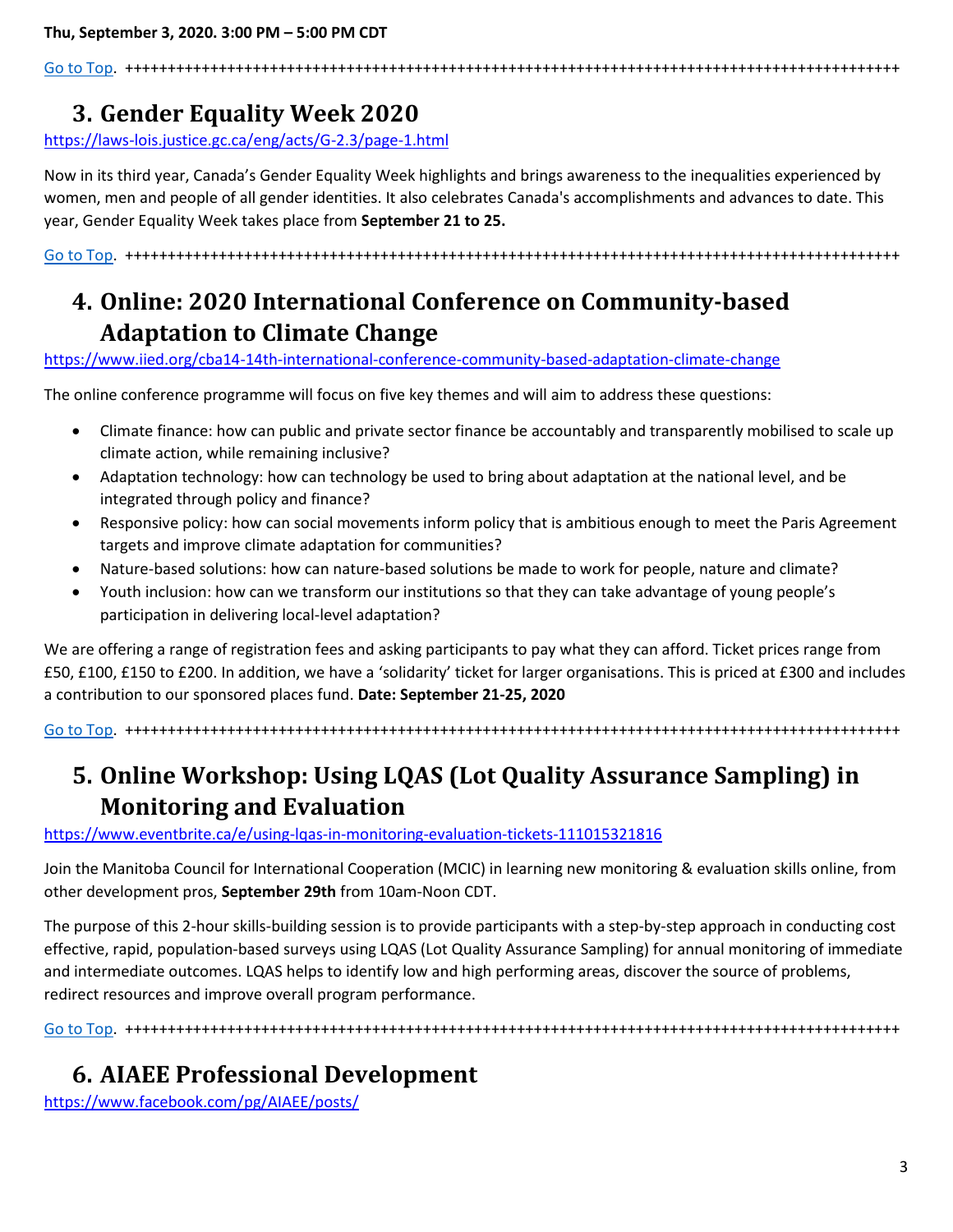The Association for International Agricultural and Extension Education AIAEE has published a list of professional development workshops taking place over the next few months. Members are eligible to participate.

Our first session entitled "Negotiation Across Diversity: Application for Extension Work" by Suzanna Windon, Pennsylvania State University, will be held on Friday, **Sept. 18th** from 12-1pm (EST).

*Upcoming Events:*

**October 16th** at 12-1pm (EST). Culturally Relevant Community Building, Cecilia Suarez, University of Florida.

**Nov. 20th at 12-1pm (EST). Gender: Developing a Critical Perspective,** Jera Niewoehner-Green & Mary Rodriguez, Ohio State University

**Dec. 4th** at 12-1pm (EST). Ignite Sessions:

- Rethinking Food Insecurity: Enabling Military Leaders to Conduct Agricultural Assessments in Conflict Zones, Shannon L. Norris, Texas A&M University
- Communication Skills: A Key Piece for International Agricultural Development, Theresa Murphrey & Shannon Norris, Texas A&M University
- Shining a Light on the Role "Invisible Stakeholders" in Agricultural Value Chains: An Example of Gender Mapping in the Wheat Value Chain, Carmen N. Benson-Byce, Texas A&M University

**Jan. 15th** at 12-1pm (EST). Participatory Rural Appraisal: Tools for Rapid Community Engagement in program Design and Evaluation, Carmen N. Benson-Byce & Kim Dooley, Texas A&M University

**Feb. 19th** at 12-1pm (EST). Evaluation Capacity Building (ECB): Insights from an Evaluation Capacity Model and Experiences of Evaluation Specialists, Anil Kumar Chudhary, Pennsylvania State University, John Diaz, University of Florida, K.S.U. Jayaratne, NC State University, Vikram Koundinya, University of California, Nav Ghirmire, University of Idaho, & Scott Chazdon, University of Minnesota.

[Go to Top.](#page-0-0) +++++++++++++++++++++++++++++++++++++++++++++++++++++++++++++++++++++++++++++++++++++++++++

### **This Month's News**

### <span id="page-3-0"></span>**1. Retired dean recognized by UM for distinguished service**

<https://news.umanitoba.ca/retired-dean-recognized-by-um-for-distinguished-service/>

Dr. Karin Wittenberg has been appointed Dean Emerita, a recognition awarded by the University of Manitoba for her distinguished service as Dean of the Faculty of Agricultural and Food Sciences, University of Manitoba.

Dr. Karin Wittenberg began her distinguished academic career at the University of Manitoba in 1985. She served as head of Animal Science, associate dean research, and acting dean of the Faculty of Agricultural and Food Sciences (FAFS) before her appointment as the first female dean of the Faculty (2014-2019).

[Go to Top.](#page-0-0) +++++++++++++++++++++++++++++++++++++++++++++++++++++++++++++++++++++++++++++++++++++++++++

# <span id="page-3-1"></span>**2. Canadian Beef Industry Award**

<https://www.producer.com/2020/08/beauchemin-research-recognized-by-industry/>

Agriculture Canada research scientist Dr. Karen Beauchemin is the winner of the Canadian beef industry award for outstanding research and innovation.

The Agriculture Canada researcher has done extensive work on ruminant metabolism and greenhouse gas emissions. Beauchemin specializes in ruminant digestion, a field that has led her to study feedlot cattle fibre requirements, ruminant metabolism, cattle methane emissions, lifecycle analysis and cereal processing.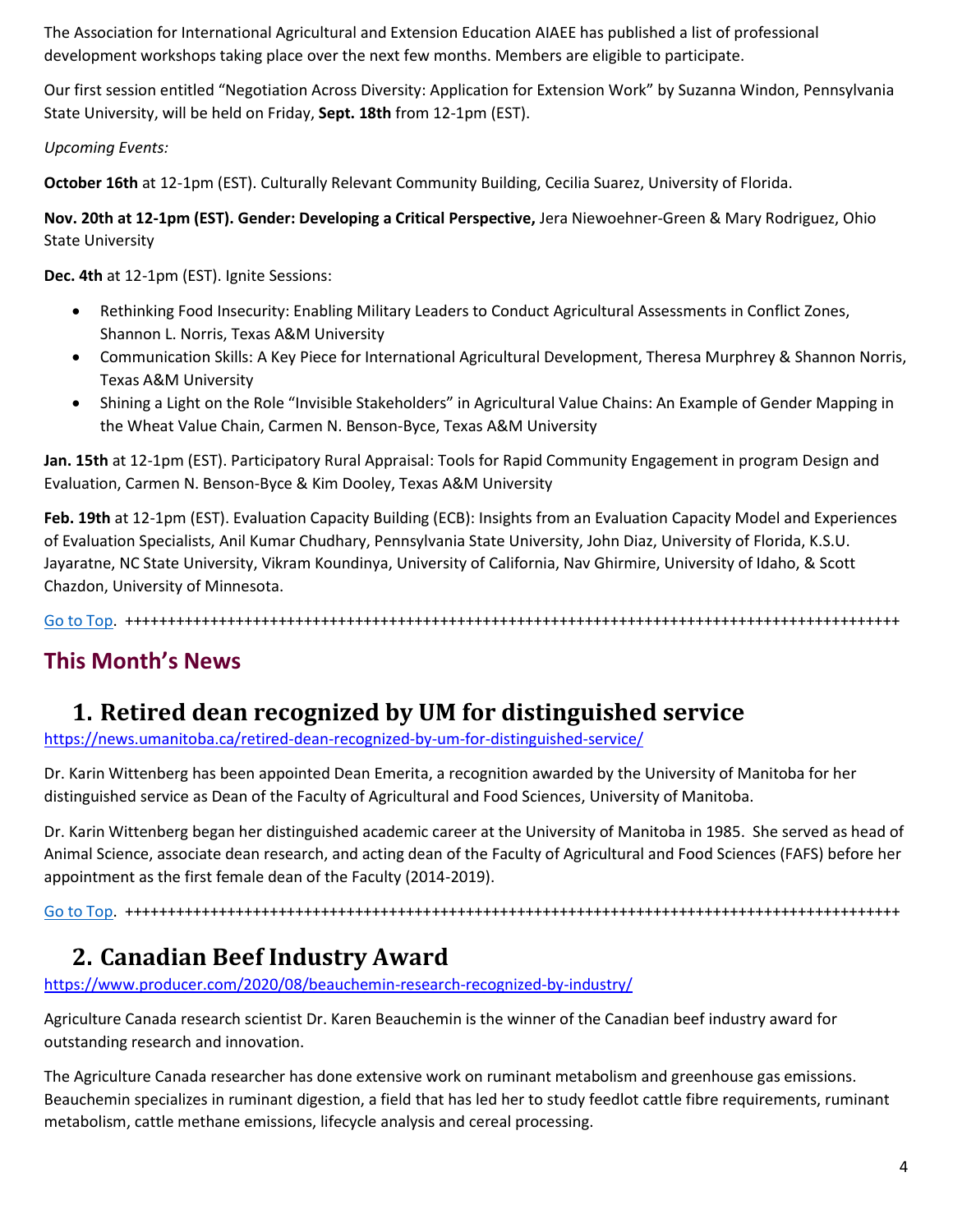The award was announced Aug. 12 during the Canadian Beef Industry Conference, held on-line, amid praise from fellow researchers as well as the Beef Cattle Research Centre.

In addition to her work based at the Lethbridge Research Centre, Beauchemin is an adjunct professor at the universities of Saskatchewan, Alberta and Utah State. She is a member on the science advisory committee for the Canadian Roundtable for Sustainable Beef and has published 390 peer-reviewed scientific papers, plus other articles, book chapters and abstracts.

[Go to Top.](#page-0-0) +++++++++++++++++++++++++++++++++++++++++++++++++++++++++++++++++++++++++++++++++++++++++++

### <span id="page-4-0"></span>**3. Why Diversity and Inclusion Matter**

<https://www.catalyst.org/research/why-diversity-and-inclusion-matter/>

Research from Catalyst and around the world has found that diversity and inclusion benefit individuals, organizations, teams, and society. The following data and findings are selected from a vast body of research on the benefits of diversity and inclusion in the workplace, with an emphasis on studies published in the last few years. This list is not exhaustive. For a selection of earlier research on this topic, see: Catalyst, Why Diversity Matters (July 23, 2013).

Catalyst has organized these findings into four areas in which diversity and inclusion have significant impact: talent, innovation and group performance, reputation and responsibility, and financial performance.

[Go to Top.](#page-0-0) +++++++++++++++++++++++++++++++++++++++++++++++++++++++++++++++++++++++++++++++++++++++++++

### <span id="page-4-1"></span>**4. Fighting farming inequality: COVID-19 brings existing gender stereotypes to surface for women in agriculture**

[https://www.saltwire.com/lifestyles/regional-lifestyles/fighting-farming-inequality-covid-19-brings-existing-gender](https://www.saltwire.com/lifestyles/regional-lifestyles/fighting-farming-inequality-covid-19-brings-existing-gender-stereotypes-to-surface-for-women-in-agriculture-477248/?fbclid=IwAR0-e_IUsXeOUn0zXdxEGbAsUEMr39ayeUf58jJnpdHAdDf8lChIM_6HCWA#.XyQdZhN0PB4.facebook)[stereotypes-to-surface-for-women-in-agriculture-477248/](https://www.saltwire.com/lifestyles/regional-lifestyles/fighting-farming-inequality-covid-19-brings-existing-gender-stereotypes-to-surface-for-women-in-agriculture-477248/?fbclid=IwAR0-e_IUsXeOUn0zXdxEGbAsUEMr39ayeUf58jJnpdHAdDf8lChIM_6HCWA#.XyQdZhN0PB4.facebook)

Lockdowns and disruptions from the COVID-19 pandemic have affected women disproportionately. And for those working in the agricultural sector, which feeds and adds massive value to the economy in Atlantic Canada and beyond, these surfacing gender disparities lie at its root.

When daycares and schools closed for the year, parents had few options for their children's care. The struggle for childcare has been a persistent issue for farming families across Atlantic Canada before the pandemic. The other concern for family farms is the safety risks when children are around heavy equipment, machinery, chemicals, livestock and large numbers of employees.

VanderHeide and Keddy are fighting for protection and support from gender discrimination within the industry. They want interventions to improve work and life balance, through programs or financial help with childcare so farm families can continue to produce food efficiently and safely for Canadian families.

[Go to Top.](#page-0-0) +++++++++++++++++++++++++++++++++++++++++++++++++++++++++++++++++++++++++++++++++++++++++++

## <span id="page-4-2"></span>**5. News and Views from the Global South – Women 'Deliver for Good' Campaign**

#### <https://www.ipsnews.net/topics/women-deliver/>

The empowerment of women and girls is central to inclusive and sustainable growth around the world. Achieving this is complex and challenging and it starts with investments not just in health, education and the rights of women and girls but also in socio-economic factors. Access to resources and finance, the ability to safeguard the environment and participation in decision-making and politics are essential.

Deliver For Good is a global campaign that applies a gender lens to the Sustainable Development Goals and promotes 12 critical investments in girls and women to power progress for all.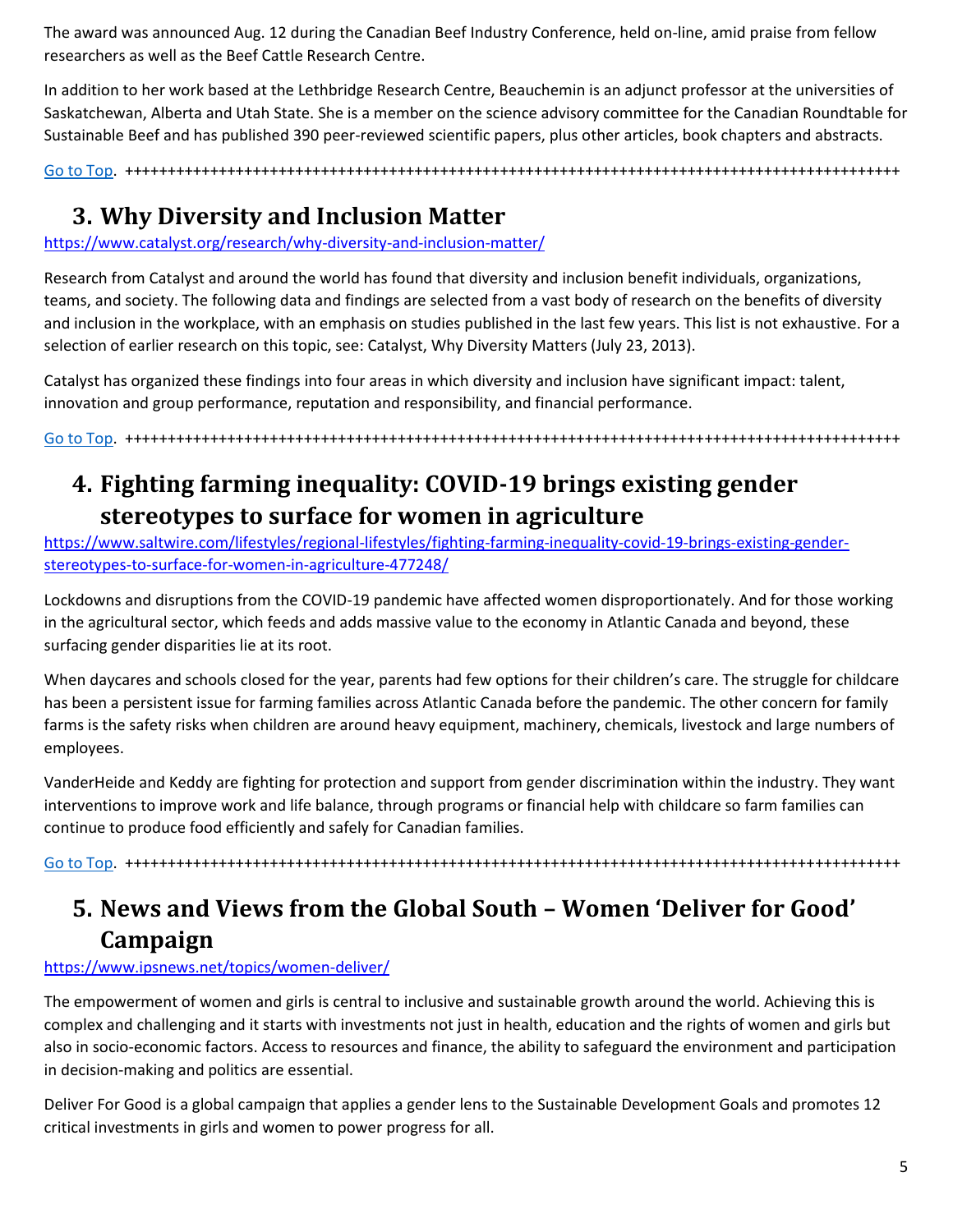Powered by Women Deliver, a global advocacy organisation that champions gender equality and the health and rights of girls and women, more than 400 organisations have joined the Deliver for Good Campaign.

The latest series of articles by Inter Press Service (IPS), with support from Women Deliver, illustrates the progress and achievements made across the globe. With the outbreak of the COVID-19 pandemic, IPS reporting also highlights the widening of inequalities for girls and women across every sphere.

Includes articles in English and some in French, such as:

- COVID-19 Impact Means Women and Girls Will Still Eat Last, Be Educated Last
- COVID-19 Pandemic Could Widen Existing Inequalities for Kenya's Women in Business
- Senegalese Women's Participation in Energy Sector equals Empowerment
- For Love or Land The Debate about Kenyan Women's Rights to Matrimonial Property
- Q&A: COVID-19 Means we Must Innovate Data Collection, Especially on Gender
- How Some Pacific Women are Responding to Climate Change and Natural Disasters

[Go to Top.](#page-0-0) +++++++++++++++++++++++++++++++++++++++++++++++++++++++++++++++++++++++++++++++++++++++++++

### <span id="page-5-0"></span>**6. Youth Rural-Urban Migration Hurts Malawi's Agriculture**

<http://www.ipsnews.net/2020/08/youth-rural-urban-migration-hurts-malawis-agriculture/>

The Food and Agricultural Organisation of the United Nations (FAO) says in its Small Family Farms Country Factsheet for Malawi that farmers account for 80 percent of the total population of 17.5 million in Malawi. Out of that population of farmers, around 75 percent are small family farms that depend on family labour.

However, like the rest of Africa, Malawi suffers a high rate of rural-urban migration, mostly by youths seeking a better life in towns. When youths, who make up the majority of Malawi's population, migrate to urban centres, the productivity of family labour farms declines, according to findings of a study commissioned by the International Institute of Tropical Agriculture (IITA) in Malawi in 2018 under its Enhancing Capacity to Apply Research Evidence (CARE) in Policy for Youth Engagement in Agribusiness and Rural Economic Activities in Africa.

Under the CARE programme, IITA is working with young researchers across Africa to promote understanding of the impact of poverty reduction and employment and factors that influence youth engagement in agribusiness and rural farm and nonfarm economy.

To support African governments in stemming the tide of youth rural-urban migration, IITA is implementing a number of agriculture-specific programmes, besides CARE. For instance, the Start Them Early Programme (STEP) aims at changing the mindset of young people in primary and secondary schools by providing them with basic understanding in agriculture to direct them toward agriculture-related careers. IITA is also implementing Enable Youth project. This provides opportunities for underemployed young people, motivating them to establish agricultural enterprises and improve their agribusiness skills.

[Go to Top.](#page-0-0) +++++++++++++++++++++++++++++++++++++++++++++++++++++++++++++++++++++++++++++++++++++++++++

### <span id="page-5-1"></span>**7. First all-woman crew at the helm of Atlantic Aqua Farms boat**

[https://www.cbc.ca/news/canada/prince-edward-island/all-women-crew-shellfish-farming-1.5695118](https://www.cbc.ca/news/canada/prince-edward-island/all-women-crew-shellfish-farming-1.5695118?)

For years, women have been employed by Atlantic Aqua Farms, which has several locations across Prince Edward Island and a main processing plant in Orwell Cove. The manager confirmed this is the company's first all-women crew on the water, a shellfish farming boat run by an all-women crew in North Rustico.

A profile of the industry from 1994 to 2006 indicates there was a strong male presence in the industry, with women making up about one-third of workers in the industry as a whole on P.E.I. And only 21 per cent of aquaculture jobs were held by women.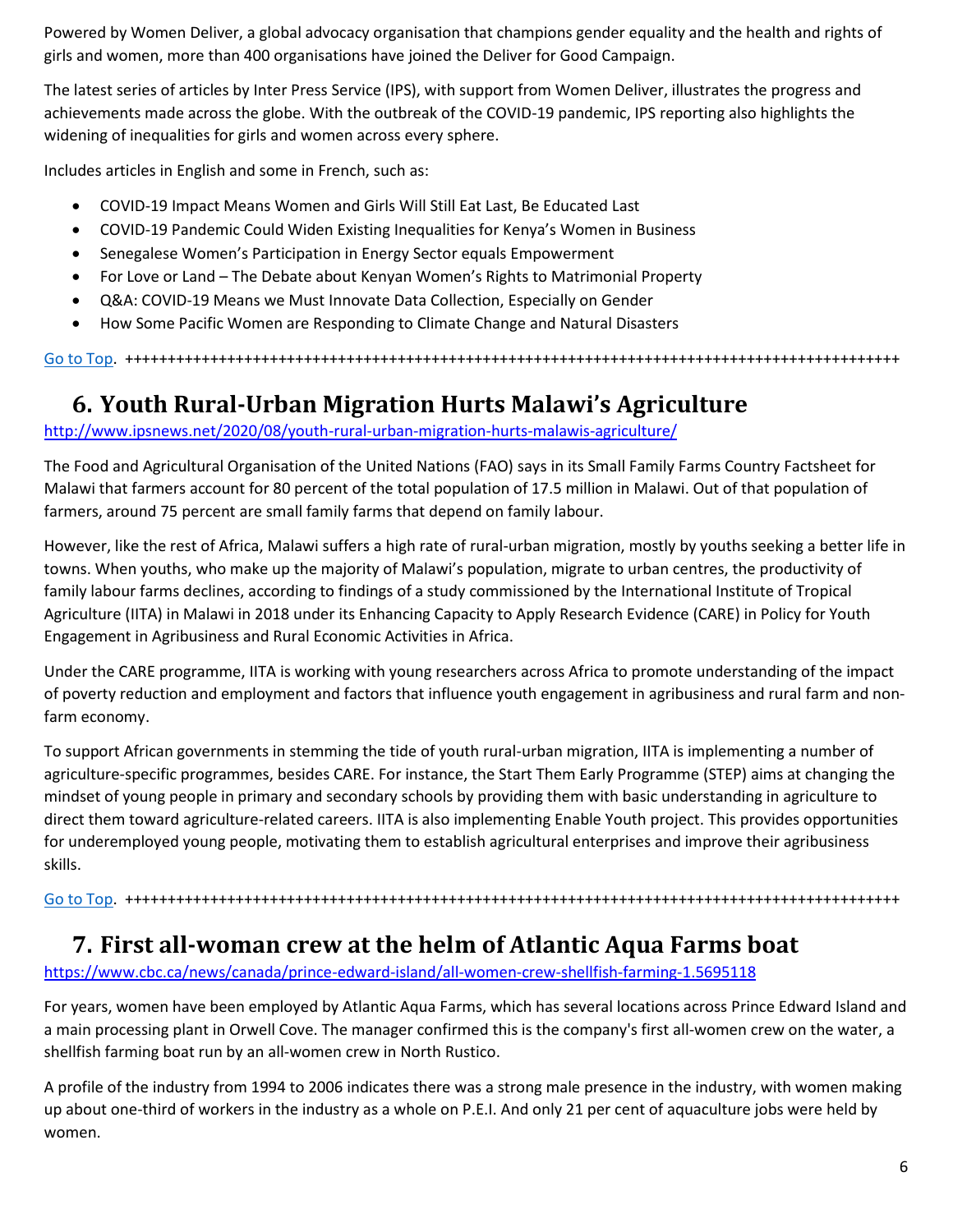## <span id="page-6-0"></span>**8. How Women-led Agribusinesses are Boosting Nutrition in Africa**

<http://www.ipsnews.net/2020/08/how-women-agribusinesses-are-boosting-nutrition-in-africa/>

A small but growing number of women are heading up agribusinesses in Africa, some of which are producing innovative products to combat malnutrition.

In the State of Food Security and Nutrition in the World report, the Food and Agriculture Organisation of the United Nations (FAO) says healthy diets, including fruits; vegetables and protein-rich foods cost more than \$1.90 a day — the global poverty threshold. Estimates show than more than three billion people cannot afford a healthy diet and in sub-Saharan Africa and Asia, 57 percent of the population is affected.

The COVID-19 pandemic has highlighted the fragility of current food systems and has amplified poverty, inequalities and food insecurity, according to the BCFN, which has outlined 10 bold interdisciplinary actions for the transformation of food systems.

Women face a combination of challenges in starting and running an agribusiness because of their disproportionate access to information and technology to access agronomic advice and payments.

[Go to Top.](#page-0-0) +++++++++++++++++++++++++++++++++++++++++++++++++++++++++++++++++++++++++++++++++++++++++++

### <span id="page-6-1"></span>**9. How Women & Girls are Forced to Trade Sex for Water**

<http://www.ipsnews.net/2020/08/opinion-women-girls-forced-trade-sex-water/>

NAIROBI, Kenya, Aug 21 2020 (IPS) - There is an intimate connection between corruption and COVID-19. This pandemic is making everyday life more desperate, especially in poorer communities, and that means more opportunities for those preying on vulnerable people.

Measures to manage the coronavirus has put millions of people out of work and increased the demand for water to maintain good hygiene – and in most low-income settings, fetching water is women's work.

Where official services are insufficient or non-existent, this means women and girls are chasing a scarce resource and often do not have enough money to pay for it.

The all-too-common result is 'sex for water': unscrupulous water suppliers, almost exclusively male, from informal vendors to utility staff, demanding sexual favours as payment for water.

Before the pandemic, getting enough water for basic needs was a daily struggle. Women and girls would spend hours each day collecting water from the nearest source or waiting in long queues at the local tap or pump.

For females living in these circumstances, there has always been the threat of verbal abuse, physical attack or sexual assault while gathering water for their households. Now, with squeezed incomes, weak governance and huge burdens on limited government resources, the danger has got much worse.

[Go to Top.](#page-0-0) +++++++++++++++++++++++++++++++++++++++++++++++++++++++++++++++++++++++++++++++++++++++++++

### <span id="page-6-2"></span>**10. Cookstove advocates must place gender and violence at the centre of research designs**

[https://blogs.lse.ac.uk/africaatlse/2016/10/26/cookstove-advocates-must-place-gender-and-violence-at-the-centre-of](https://blogs.lse.ac.uk/africaatlse/2016/10/26/cookstove-advocates-must-place-gender-and-violence-at-the-centre-of-research-designs/)[research-designs/](https://blogs.lse.ac.uk/africaatlse/2016/10/26/cookstove-advocates-must-place-gender-and-violence-at-the-centre-of-research-designs/)

Ignoring domestic violence is problematic because cookstoves are widely promoted as having an impact on domestic gender relations. Moreover, cookstove interventions are sometimes coupled with financing or entrepreneurship programmes, which can aggravate gender relations leading to increased domestic violence.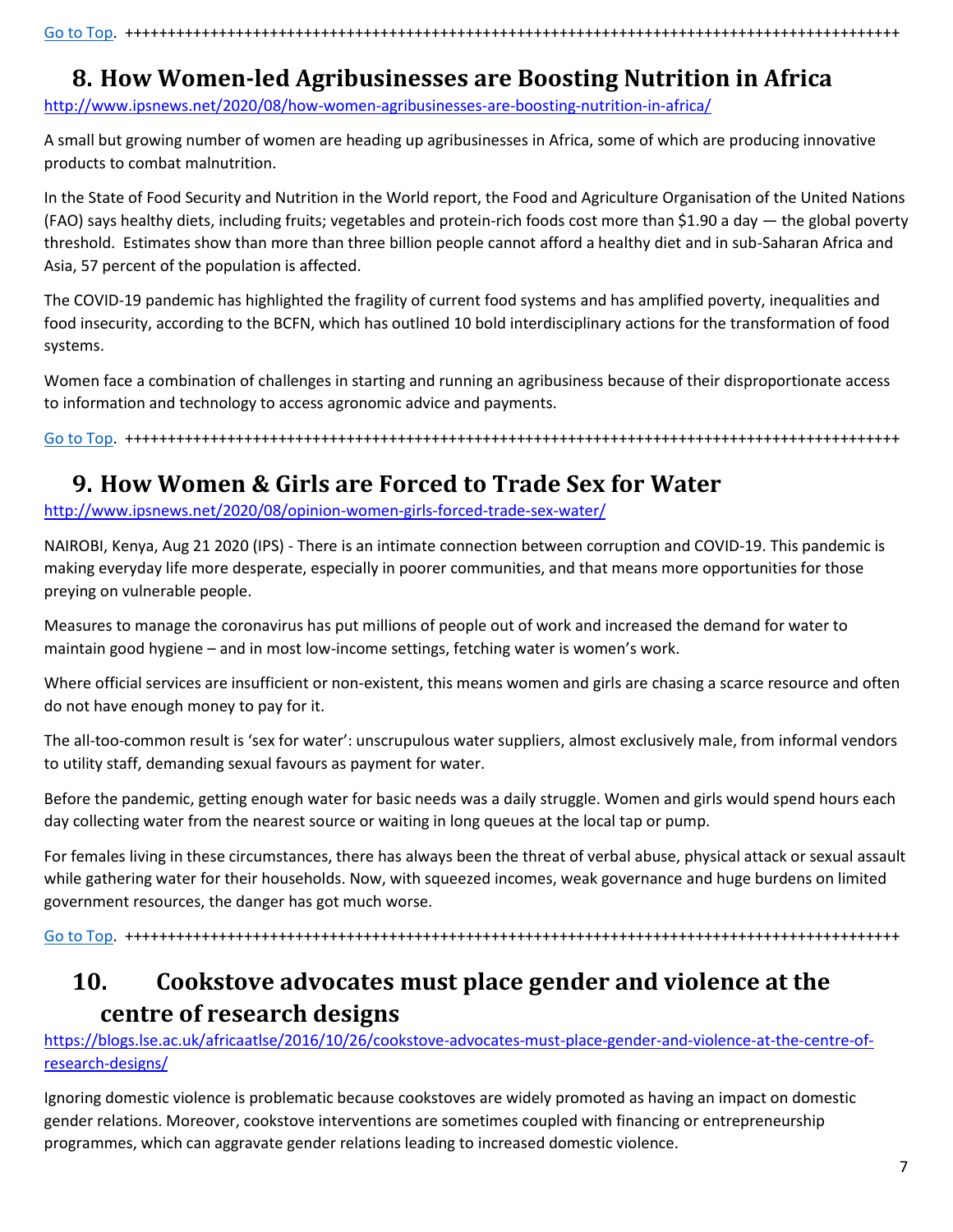Additionally, it is well known that when camps are located in highly insecure settings, the form and risk of gender violence may be pervasive yet context specific. There is a plethora of anecdotal evidence suggesting that displaced women and girls risk gender violence within households, inside and near camps, or while traveling long distances (which is done for many reasons, not simply to collect fuel for cooking).

Although women and girls may risk exposure to violence while collecting fuel, it is incorrect to assume improved cooking will reduce gender violence.

By emphasising non-partner and fuelwood-related violence, cookstove advocates propagate the myth that more efficient cooking reduces the risk of violence. This masks the very real risks conflict-affected women and girls face every day, not only while collecting fuelwood.

Cookstove advocates must place gender and violence—not cookstoves and fuel—at the centre of research designs. Gender violence should be defined and measured comprehensively, and the impact of interventions on household gender dynamics assessed critically. This is by no means an easy task, but the totality of risks facing poor and conflict-affected women and girls compels it.

[Go to Top.](#page-0-0) +++++++++++++++++++++++++++++++++++++++++++++++++++++++++++++++++++++++++++++++++++++++++++

### **Reports, Publications, Resources**

### <span id="page-7-0"></span>**1. Report: Boosting Economic Growth: A Report on Women Ag Entrepreneurship in Saskatchewan**

Repor[t https://wekh.ca/research/boosting-economic-growth-a-report-on-women-ag-entrepreneurship-in-saskatchewan/](https://wekh.ca/research/boosting-economic-growth-a-report-on-women-ag-entrepreneurship-in-saskatchewan/)

Article<https://theconversation.com/how-to-combat-the-sexism-faced-by-women-farmers-143666>

Agriculture and agri-food industries represent approximately 10% of Saskatchewan's gross domestic product. Despite increasing interest in women in ag, the representation of women entrepreneurs in these industries remains low in the province and across the country. For example, only 25% of farm operators in Saskatchewan, and approximately 30% nationally, are women. Underrepresentation of women entrepreneurs in ag is a missed opportunity.

This report examines the current status of women ag entrepreneurship in Saskatchewan in 2020. Data for this report was gathered through secondary and primary sources. Secondary sourced data included a review of available statistics, programs devoted to women in ag, and both academic and non-academic research. Primary sourced data included interviews with 32 individuals employed in ag in Saskatchewan.

This report has been prepared by the Saskatchewan regional hub of the Women Entrepreneurship Knowledge Hub (WEKH) at the Hill and Levene Schools of Business, University of Regina.

#### *Recommendations for change*

Our report presents several recommendations to facilitate and support women's agricultural entrepreneurship.

To address under-representation and lack of recognition, a clearer definition and effective documentation of women's presence in the sector is required, including in formal business ownership agreements.

Childcare is needed, especially childcare tailored to the unconventional schedules of farming and business ownership, along with child-friendly spaces at agricultural meetings and conferences. Men can play a supportive role by engaging equally in childcare and domestic work and by challenging sexism.

Finally, we recommend training, networking and financial supports designed specifically for women in the agriculture sector.

Addressing deeply ingrained gender inequality creates more equitable participation in policymaking and leadership for our land and food — and that benefits everyone.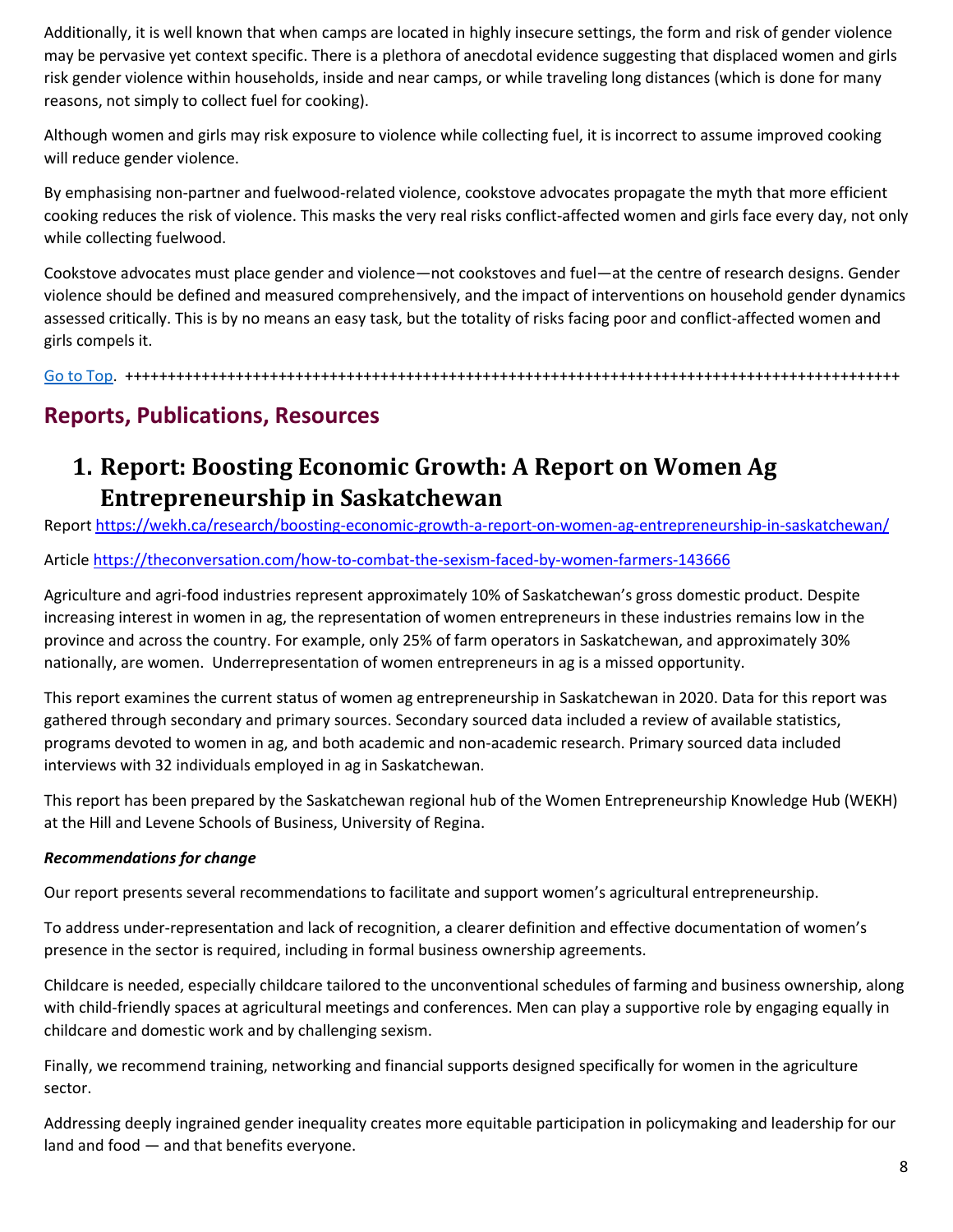[Go to Top.](#page-0-0) +++++++++++++++++++++++++++++++++++++++++++++++++++++++++++++++++++++++++++++++++++++++++++

# <span id="page-8-0"></span>**2. Gender Equality Guide for Covid-19 related projects**

[https://www.canwach.ca/sites/default/files/2020-06/Gender%20Equality%20Guide%20for%20COVID-](https://www.canwach.ca/sites/default/files/2020-06/Gender%20Equality%20Guide%20for%20COVID-19%20Related%20Projects%20-%20Global%20Affairs%20Canada%20-%20ENG.pdf)[19%20Related%20Projects%20-%20Global%20Affairs%20Canada%20-%20ENG.pdf](https://www.canwach.ca/sites/default/files/2020-06/Gender%20Equality%20Guide%20for%20COVID-19%20Related%20Projects%20-%20Global%20Affairs%20Canada%20-%20ENG.pdf)

Guidance [https://www.international.gc.ca/development-developpement/partners-partenaires/bt-oa/guidance-covid](https://www.international.gc.ca/development-developpement/partners-partenaires/bt-oa/guidance-covid-guide.aspx?lang=eng)[guide.aspx?lang=eng](https://www.international.gc.ca/development-developpement/partners-partenaires/bt-oa/guidance-covid-guide.aspx?lang=eng)

Global Affairs Canada GAC has released a Gender Equality Guide for Covid-19 related projects, offering considerations and guiding questions ensuring the importance of gender-responsive programming in crisis. On their website, they also share Guidance on Eligibility of COVID-19 Potential Costs for development assistance projects and related Q&A. Please note, there is also new Guidance to Partners on COVID-19 Temporary Approach to Holdbacks available.

[Go to Top.](#page-0-0) +++++++++++++++++++++++++++++++++++++++++++++++++++++++++++++++++++++++++++++++++++++++++++

# <span id="page-8-1"></span>**3. Research Report: Climate Change, Agriculture and Gender in Gaza**

[https://policy-practice.oxfam.org.uk/publications/climate-change-agriculture-and-gender-in-gaza-assessing-the](https://policy-practice.oxfam.org.uk/publications/climate-change-agriculture-and-gender-in-gaza-assessing-the-implications-of-the-621024)[implications-of-the-621024](https://policy-practice.oxfam.org.uk/publications/climate-change-agriculture-and-gender-in-gaza-assessing-the-implications-of-the-621024)

A look at how gender inequality and the changing climate exacerbates existing inequalities faced by small scale grape and olive farmers in Gaza.

Women and men working in smallholder olive and grape sectors in Gaza face many difficulties in eking out a living, many as a result of a long blockade that restricts free movement of people and goods and access to land needed for agriculture, severely hampering any economic prospects. Climate change exacerbates the crisis, with rising temperatures and sea levels causing further shocks, stresses and uncertainty. This research assesses smallholder farmers' capacity to absorb, adapt and transform their livelihoods in the face of these challenges – with a particular focus on women, who bear the brunt of climate change and inequality – and suggests a range of actions that should be taken to address the crisis.

[Go to Top.](#page-0-0) +++++++++++++++++++++++++++++++++++++++++++++++++++++++++++++++++++++++++++++++++++++++++++

### <span id="page-8-2"></span>**4. Study: Integrating gender and nutrition in Ugandan policy: An assessment**

#### <https://ccafs.cgiar.org/research-highlight/integrating-gender-and-nutrition-ugandan-policy-assessment#.XyixBihKjIU>

The challenges notwithstanding, Uganda is still considered the "regional food basket" due to its high agricultural production. However, undernourishment has been on the rise, despite recent improvements in child nutrition. Adult obesity has also somewhat increased in the last few years, adding to the issue of malnutrition in the country.

Adequate focus on gender and nutrition in climate change and food security policies could help tackle these challenges. A recent study carried out by the International Institute of Tropical Agriculture (IITA) shows that there is evidence of government efforts to include gender and nutrition perspectives in national policies, but that these are not consistently mainstreamed across climate change and food security policy documents.

[Go to Top.](#page-0-0) +++++++++++++++++++++++++++++++++++++++++++++++++++++++++++++++++++++++++++++++++++++++++++

# <span id="page-8-3"></span>**5. Guide: Step-by-step process to mainstream gender in climate-smart agricultural initiatives in Guatemala**

[https://ccafs.cgiar.org/publications/step-step-process-mainstream-gender-climate-smart-agricultural-initiatives](https://ccafs.cgiar.org/publications/step-step-process-mainstream-gender-climate-smart-agricultural-initiatives-guatemala#.Xyix_ChKjIU)[guatemala#.Xyix\\_ChKjIU](https://ccafs.cgiar.org/publications/step-step-process-mainstream-gender-climate-smart-agricultural-initiatives-guatemala#.Xyix_ChKjIU)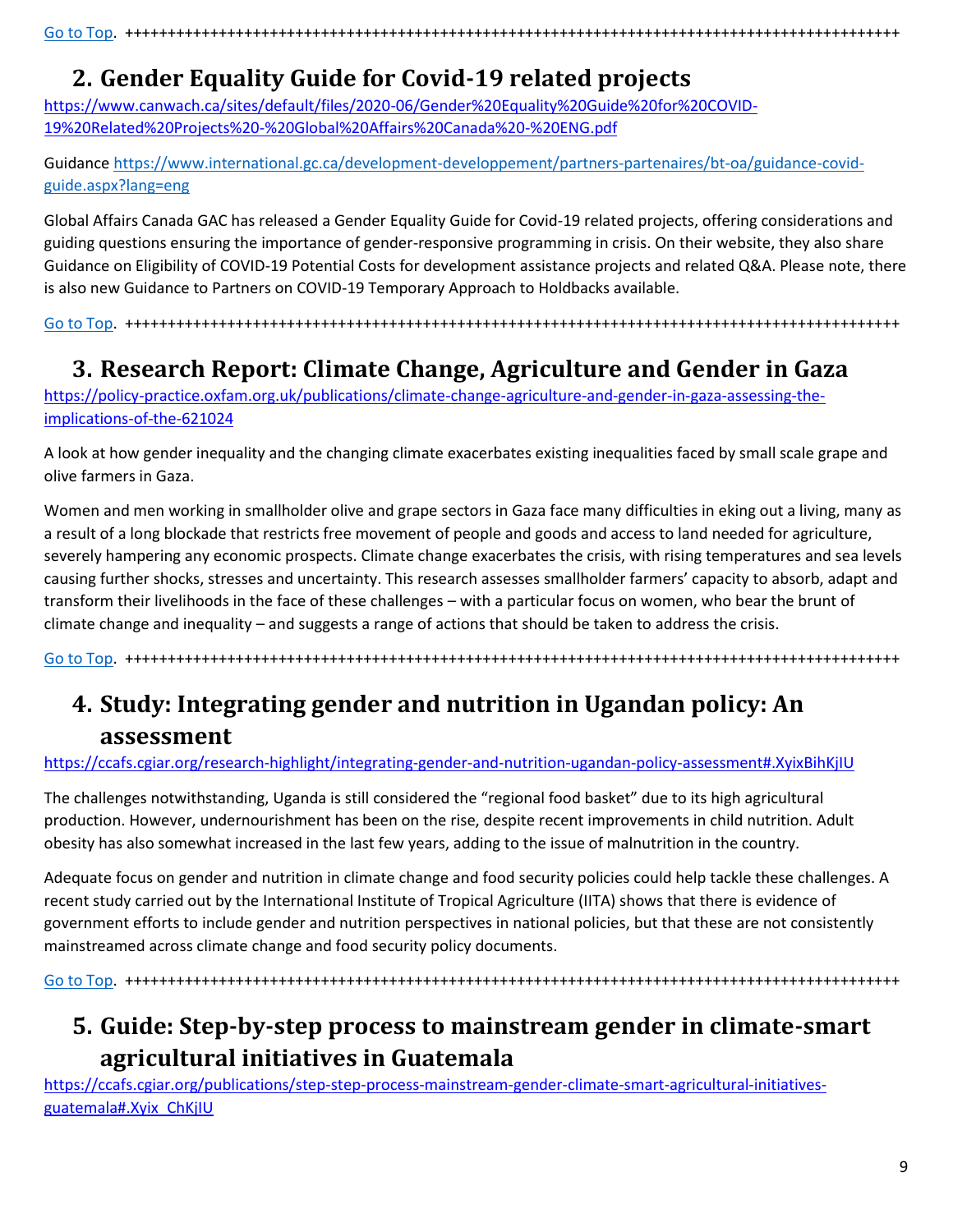Within the framework of the projects "Generating evidence on gender-sensitive climate-smart agriculture to inform policy in Central America" and "Shaping equitable climate change policies for resilient food systems across Central America and the Caribbean", during 2018 and 2019, a series of workshops was held at the national level with the purpose of strengthening the capacities of stakeholders to develop and implement agricultural projects integrating gender and climate change perspectives. The need to strengthen the inclusion of gender equality considerations in all phases of agricultural program and project design and implementation was emphasized during these activities, including the need to create more robust monitoring systems integrating gender indicator and measures focused on enhancing the adaptive capacity to cope with the impacts of climate change and variability. Within this context the Guatemalan Ministry of Agriculture, Livestock and Food (MAGA) and CGIAR Research Program on Climate Change, Agriculture and Food Security (CCAFS) joined efforts to prepare this guide as a practical tool to orient stakeholders at the national or sub-national level in designing, implementing, and monitoring interventions seeking to promote a climate-smart agriculture (CSA) so that they consider and reflect a gender equality approach.

*This guide is divided in four sections that may be used jointly or separately, as required:*

- The Basics: What does mainstreaming a gender perspective mean and what key questions should I ask?
- Module 1: How can I design and develop my intervention to ensure the mainstreaming of gender considerations?
- Module 2: How can I ensure that the implementation stage mainstreams gender considerations?
- Module 3: How can I design a gender-responsive monitoring and evaluation system?

[Go to Top.](#page-0-0) +++++++++++++++++++++++++++++++++++++++++++++++++++++++++++++++++++++++++++++++++++++++++++

### <span id="page-9-0"></span>**6. Webinar Report: Sustaining coffee producers' agency in the context of COVID-19**

#### <https://www.iied.org/sustaining-coffee-producers-agency-context-covid-19>

Vava Coffee is a social enterprise in Kenya that aims to tackle barriers to an inclusive, fair and sustainable coffee sector. Its main focus is promoting access and agency for women and young people in the coffee supply chain. With the advent of COVID-19, Vava Coffee faces unprecedented challenges.

IIED hosted a webinar to consider how the global pandemic has impacted Vava Coffee and its producers, and how they can overcome those challenges.

Vava Angwenyi said that agriculture is an important sector in Kenya, but there are many barriers to entry for women, including the fact the men own nearly all the land. Eighty per cent of the population is below the age of 35 and the vast majority are unemployed. Young people are leaving rural areas, and the average age of coffee producers is gradually increasing, which is an issue for the future of the industry.

It was in this context that Vava Angwenyi started a social enterprise with the aim of disrupting the coffee sector and enhancing sustainable livelihoods for smallholder farmers, focusing on women and young people. Vava Coffee seeks to integrate more women and youth into the coffee supply chain by directly linking them to markets. Vava Coffee seeks to create strong relationships with the coffee-producing communities and support them with a range of initiatives.

[Go to Top.](#page-0-0) +++++++++++++++++++++++++++++++++++++++++++++++++++++++++++++++++++++++++++++++++++++++++++

### <span id="page-9-1"></span>**7. Forestland management and empowerment: A phenomenological inquiry into the experiences of women forestland managers in the state of Georgia, USA**

<http://agdevresearch.org/index.php/aad/article/view/43>

**DOI:** <https://doi.org/10.37433/aad.v1i2.43>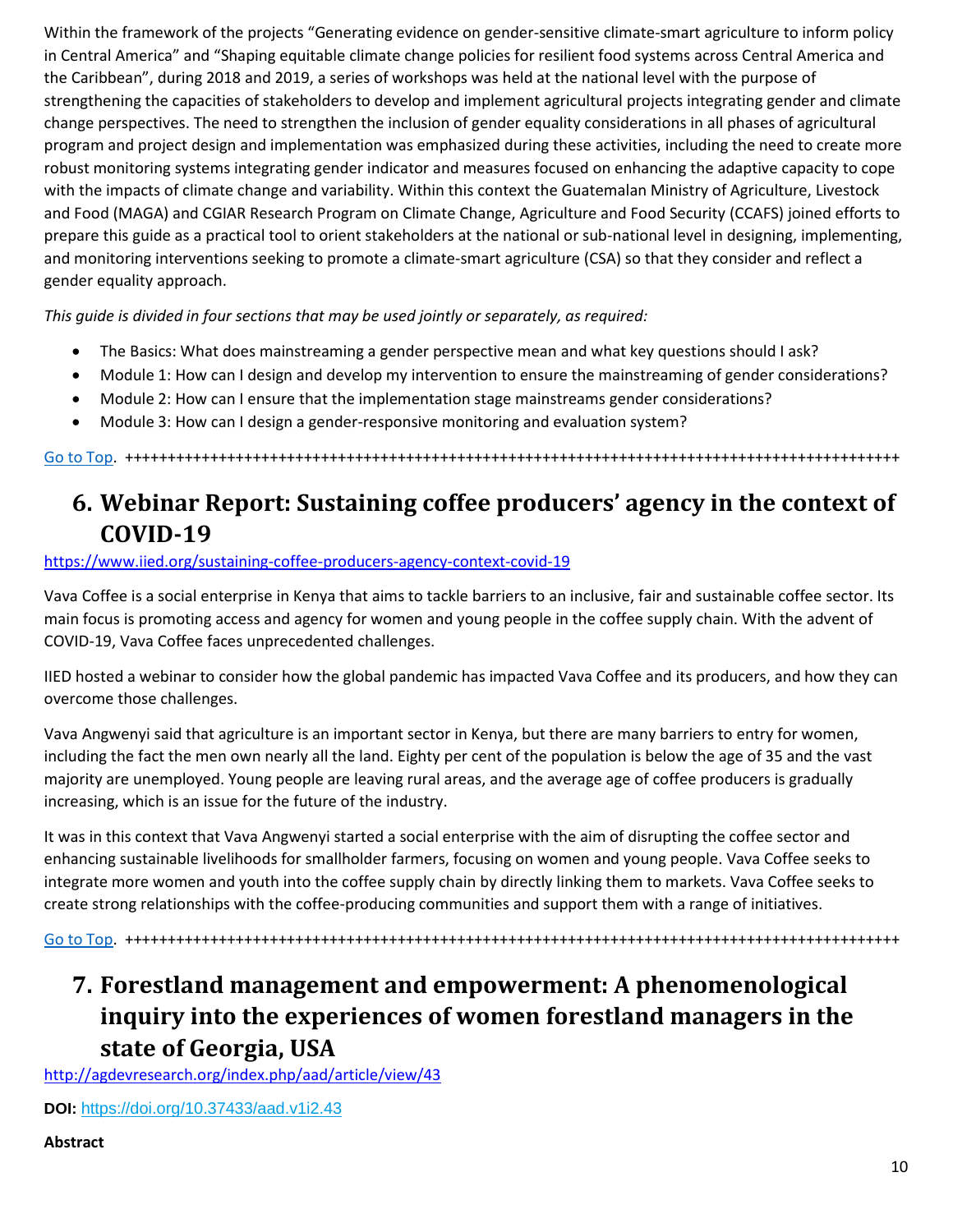Women are increasingly becoming the primary decision-makers of forested properties throughout the United States. The purpose of this study was to understand the experiences of women forestland owners in Georgia. A qualitative phenomenological research design was used to interview nine female forestland owners. Three themes emerged from the semi-structured interviews. Participants stated that land management involved: (a) initial feelings of inadequacy (an imposter syndrome), (b) personal and professional resources, and (c) genuine relationships. The theory of empowerment provided a basis for interpreting the findings and aided in the development of recommendations for future practice and research. We found that women experienced a temporary imposter stage early in land management that gave way to feeling empowered as their experiences with managing land increased. Access to trustworthy information, as well as genuine relationships with forestry professionals and other landowners, played key roles in such advancement. We recommend strategies for natural resource professionals to consider, including encouraging formal and informal networking opportunities when working with female audiences, including at educational outreach events like those hosted by Extension.

[Go to](#page-0-0) Top. +++++++++++++++++++++++++++++++++++++++++++++++++++++++++++++++++++++++++++++++++++++++++++

## <span id="page-10-0"></span>**8. Videos: Access Agriculture**

#### <https://www.accessagriculture.org/newsletter>

Access Agriculture is a group of passionate people devoted to promoting effective agricultural training videos for the benefit of farmers and rural businesses. To develop local language versions, mass multiply and disseminate agricultural training videos, Access Agriculture collaborates with more than 200 communication professionals across the globe.

This monthly e-newsletter gives a bird's eye view of all the exciting updates from Access Agriculture, a world-leading organisation for quality agricultural training videos in international and local languages, working across the Global South.

The Access Agriculture Panorama features information on new videos, audio podcasts, blog posts, articles contributed by experts, partner highlights, voices from the field and upcoming events.

Videos are available in Hindi, Fon and Wolof languages, among others.

[Go to Top.](#page-0-0) +++++++++++++++++++++++++++++++++++++++++++++++++++++++++++++++++++++++++++++++++++++++++++

## <span id="page-10-1"></span>**9. Literature Review: Gender-Based Violence in Humanitarian Settings: Cookstoves and Fuels**

<https://www.cleancookingalliance.org/resources/478.html>

As aid agencies and NGOs worldwide increase their focus on providing lifesaving aid, the Global Alliance for Clean Cookstoves wants to ensure that the critical energy needs of crisis-affected people are met, especially those of the women and girls, who risk their safety just to collect the fuel needed to cook their families' meals. This paper outlines evidence and highlight gaps in knowledge on the impact that adoption of clean and/or efficient cookstoves and fuels can have on reducing the risk and incidence of gender-based violence (GBV). The purpose of this literature review was to examine existing project data and research in order to evaluate the evidence base, better understand whether humanitarian energy programs intending to reduce GBV measured their impacts, and learn whether these projects actually reduced risk or incidence of GBV.

[Go to Top.](#page-0-0) +++++++++++++++++++++++++++++++++++++++++++++++++++++++++++++++++++++++++++++++++++++++++++

# <span id="page-10-2"></span>**10. Report: Gender dynamics and solar electricity: Lessons from Tanzania**

<https://www.inclusivebusiness.net/node/5039>

[https://www.ashden.org/downloads/files/Insights-from-Tanzania\\_Gender-and-Energy.pdf](https://www.ashden.org/downloads/files/Insights-from-Tanzania_Gender-and-Energy.pdf)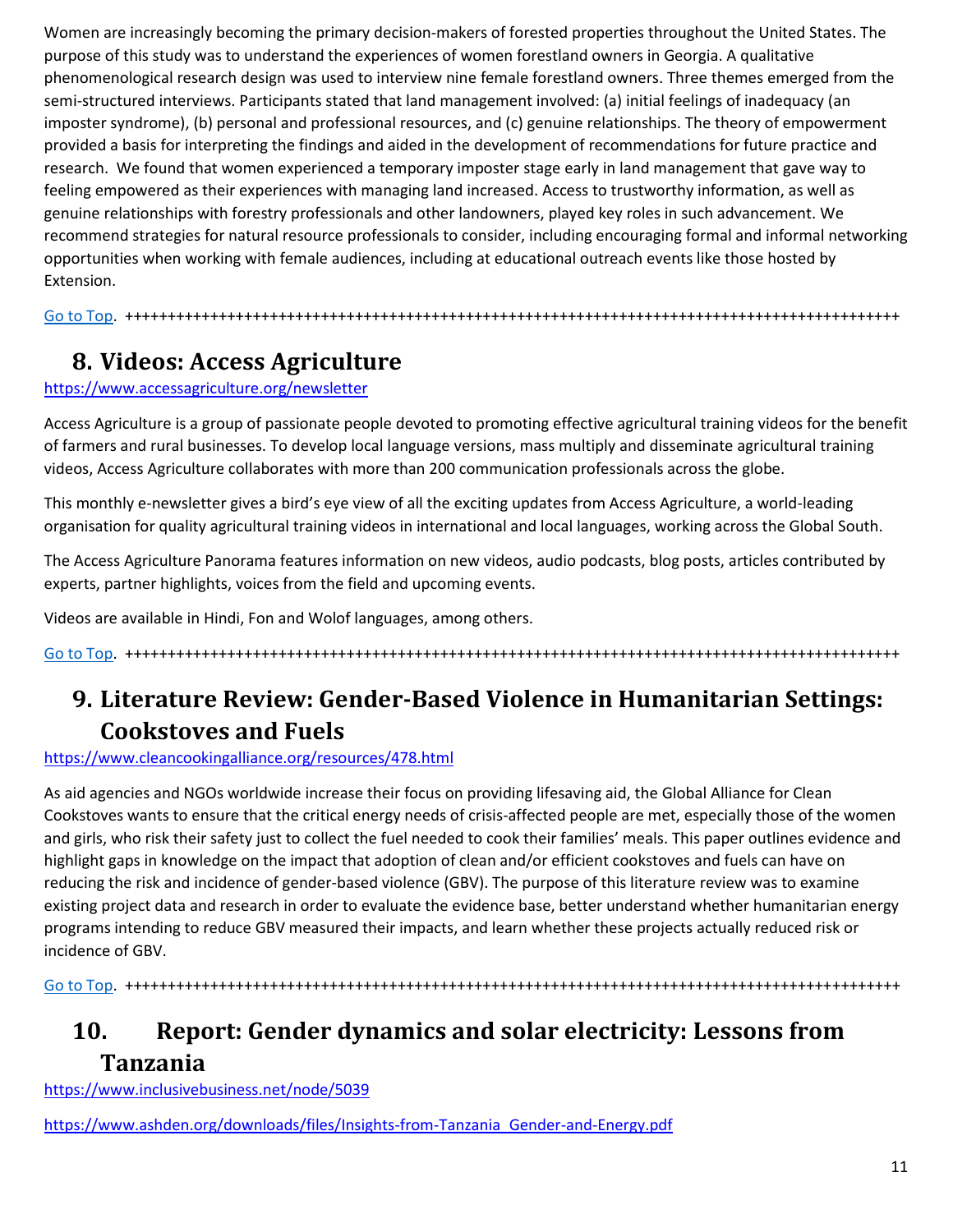This report presents a case study of how women and men in rural Tanzania are affected differently by the arrival of off-grid electricity in their homes, and the extent to which access contributes towards women's empowerment. It aims to inform work by enterprises, as well as funders and policy makers so that women in Tanzania and beyond are meaningfully included in the sustainable energy transition. In order to do this, our study tests assumptions about the impact of household solar technologies on women's lives so that companies can ensure their products and services are inclusive and avoid reinforcing gender inequality.

[Go to](#page-0-0) Top. +++++++++++++++++++++++++++++++++++++++++++++++++++++++++++++++++++++++++++++++++++++++++++

# <span id="page-11-0"></span>**11. OPINION Clean Cooking Transition: Pathways as Seen by Kenyan Villagers**

<http://www.ipsnews.net/2020/08/clean-cooking-transition-pathways-seen-kenyan-villagers/>

The backcasting research with the Kenyan community showed once again that the clean cooking transition should start by empowering villagers, by supporting early saving and working with early adapters, and by building the know-how and confidence to engage with government entities to access key services.

Governments and development partners, in turn, are called upon to spur progress on multiple levels, from public services and large-scale infrastructure to full electrification, to improved education and health facilities. All these sectors are profoundly interlinked and require cross-sectoral cooperation.

[Go to Top.](#page-0-0) +++++++++++++++++++++++++++++++++++++++++++++++++++++++++++++++++++++++++++++++++++++++++++

# <span id="page-11-1"></span>**12. IDRC Digital Library Books**

<https://bit.ly/2YMxEPF>

IDRC is committed to improving lives and livelihoods by supporting research that addresses critical international development issues. One of the important ways that IDRC and our grantees help to bring about positive change is through our book publishing program, where we share our research results and findings with other researchers, policymakers, and communities globally.

Explore our book collection from the last 25 years below, all free for digital download. Hundreds more IDRC books, published from the 1970s to the 1990s, are available through the IDRC Digital Library.

Check out our collection of over 1200 free e-Books.

[Go to Top.](#page-0-0) +++++++++++++++++++++++++++++++++++++++++++++++++++++++++++++++++++++++++++++++++++++++++++

### <span id="page-11-2"></span>**13. Film: Women Reclaim Farming in Documentary "Rise, Root, Revolution!"**

#### <https://foodtank.com/news/2020/08/women-reclaim-farming-in-documentary-rise-root-revolution/>

In her feature-length documentary "Rise, Root, Revolution!" filmmaker and multimedia journalist Kate Walker tells the story of Rise & Root Farm in Chester, New York, and the four women co-founders who are reclaiming the power of farming.

Founded in 2015, Rise & Root Farm is an interracial, intergenerational, collectively owned farm led by Black, white, queer, and straight women. They strive to model a more just and representative model of farming while providing abundant and nutritious food for their community.

The film also explores the legacy of early 20th century policies that prevented people of color and women from accessing loans and land. Over the last century, discriminatory lending and subsidizing practices by the U.S. Department of Agriculture drove Black farmers off their land. In 1910, about 14 percent of American farmers were Black, but by 2012, the number of Black farmers dwindled to less than two percent, according to the Center for American Progress.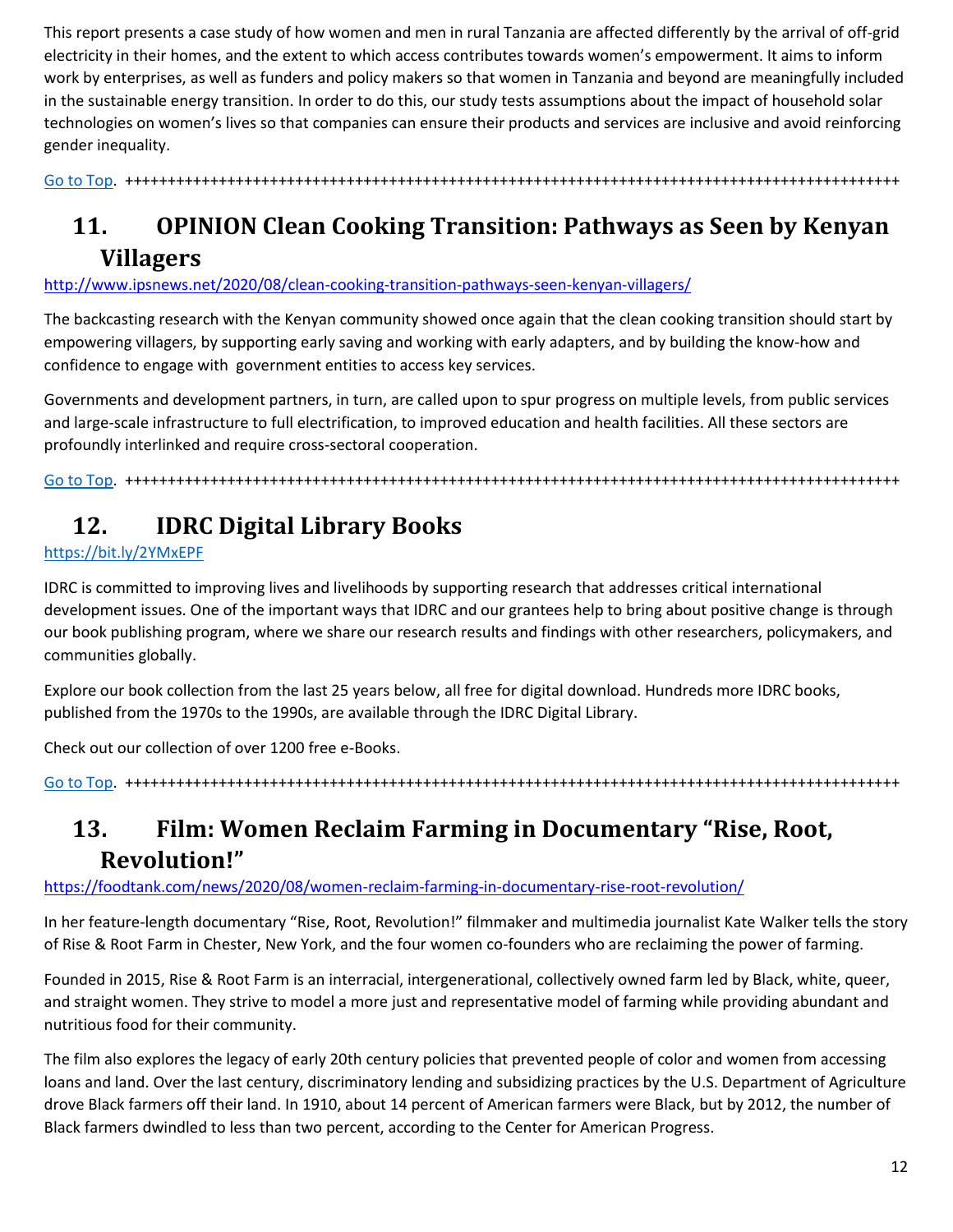## <span id="page-12-0"></span>**14. Webinar Report: 'What Works For Women's Land And Property Rights?'**

Discussion Paper [https://landwise.resourceequity.org/records/3170-what-works-for-women-s-land-and-property-rights](https://landwise.resourceequity.org/records/3170-what-works-for-women-s-land-and-property-rights-what-we-know-and-what-we-need-to)[what-we-know-and-what-we-need-to](https://landwise.resourceequity.org/records/3170-what-works-for-women-s-land-and-property-rights-what-we-know-and-what-we-need-to)

Webinar<https://www.youtube.com/watch?v=EbqbVkK0Qxo&feature=youtu.be>

On Wednesday 22nd July, Resource Equity hosted a webinar in collaboration with LandPortal, building on our recent discussion paper 'What Works for Women's Land and Property Rights? What We Know and What We Need To Know.' That paper summarizes the strength and availability of evidence on the effectiveness of different interventions to improve land rights for women.

Around 300 people joined us from all over the world for a vibrant discussion about improving women's land rights: what's known to work and what's next for research in the field. On reflection, a few things stood out for us.

First, the World Bank's Africa Gender Innovation Lab is looking at specific interventions that will encourage joint titling of land in the land titling programs. In Uganda, it found that persuasive video clips about the value of joint titling increased joint titles by almost 50%. Involving both men and women in education and information campaigns is critical, a point highlighted by Nana Ama. Both Nana Ama and Dr. Cheryl Doss emphasized the importance of context in designing interventions to improve women's land rights. There should be no place for a 'one-size-fits-all' approach.

Another issue highlighted by both Joao and Nana Ama is the need for sustained effort on women's land rights. Changes take time, and other kinds of assistance – like extension services and credit – are needed to help them take hold.

All three panelists believe that for women to improve their rights to land, they must organize and work together to push for those rights.

[Go to Top.](#page-0-0) +++++++++++++++++++++++++++++++++++++++++++++++++++++++++++++++++++++++++++++++++++++++++++

# <span id="page-12-1"></span>**15. Resources: Collecting gender-sensitive data on assets/land rights**

<http://datatopics.worldbank.org/gender/guidelinesandtraining>

From The World Bank, a list of guidelines and resources on how to collect gender-sensitive data on assets/land rights.

[Go to Top.](#page-0-0) +++++++++++++++++++++++++++++++++++++++++++++++++++++++++++++++++++++++++++++++++++++++++++

# <span id="page-12-2"></span>**16. Gender Data Series: Mitigating the impact of COVID-19 on women and girls**

#### <https://pages.devex.com/gender-data-covid19.html>

The COVID-19 outbreak has uncovered pressure points impacting women and girls across an array of key issues including rise of gender-based violence and inequality, increased risks faced by female health workers on the frontline of the fight, and limited access to sexual and reproductive health services.

This series, produced in partnership with Devex, Facebook and WFP, is designed to create a better understanding of the gender-related issues highlighted by the current pandemic and to share important lessons learned about how data can help inform better responses to the current crisis.

[Go to Top.](#page-0-0) +++++++++++++++++++++++++++++++++++++++++++++++++++++++++++++++++++++++++++++++++++++++++++